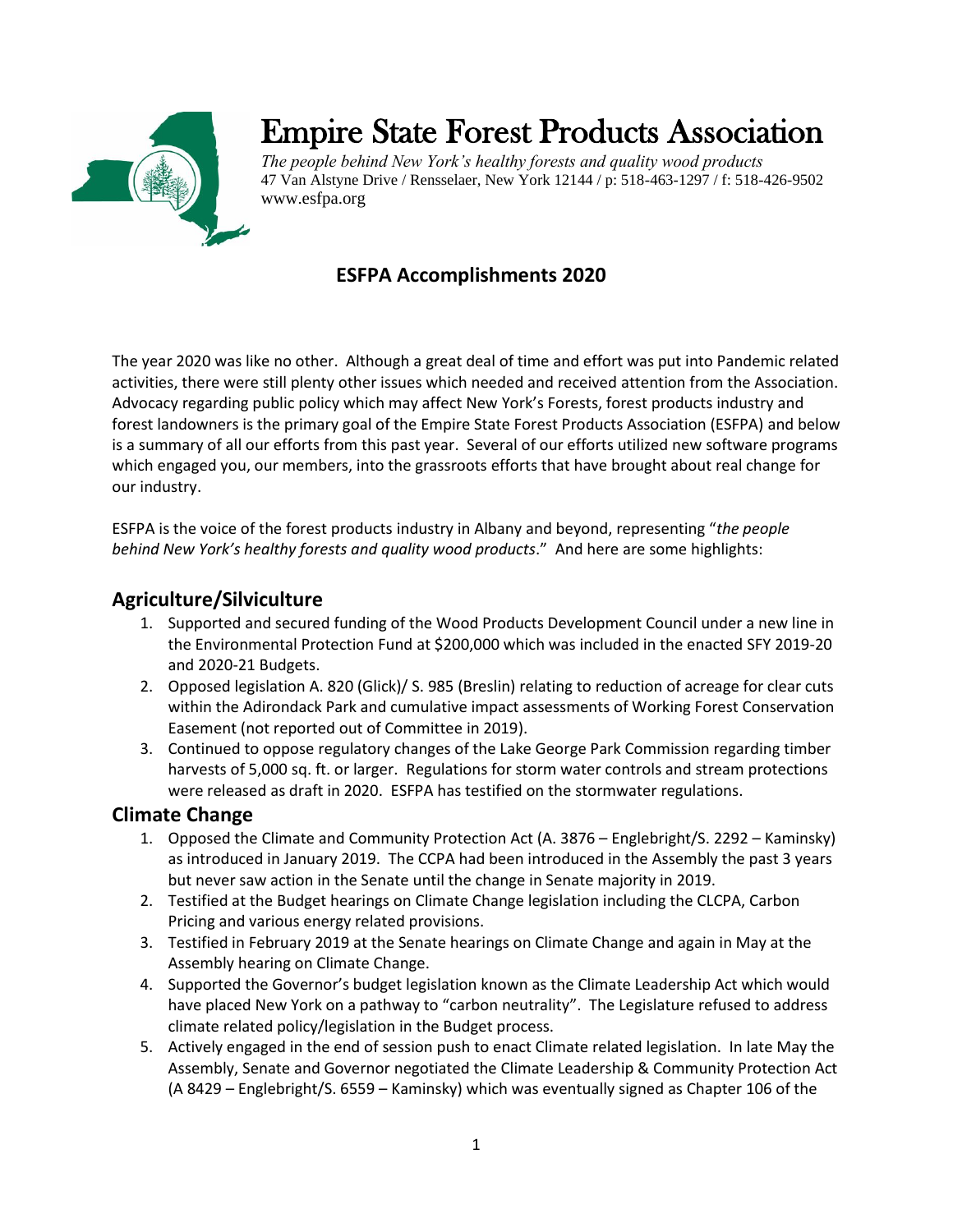Laws of 2019. While less than we expected we were able to get some concessions more favorable to forests and the wood products sector.

- 6. Engaged with the Department of Environmental Conservation and NYS Energy Research & Development Authority in several forest and wood products roundtables in the Fall of 2019 and winter of 2020 to present the CLCPA and the role of forests and wood products in climate change.
- 7. ESFPA representatives John Bartow, Tom Gerow and Donna Wadsworth were appointed to the Agriculture & Forestry Advisory Panel of the Climate Action Council in May 2020. The panel will make recommendations on the Greenhouse Gas Emission reductions in the CLCPA and the role of forests and harvested wood products in climate change.
- 8. Commented on draft regulations for establishing 1990 base level emissions for Greenhouse Gases (6NYCRR Part 496) and 2030/2050 emission reductions called for in the CLCPA. Supported DECs call for recognizing carbon sequestration in forests and harvested wood products when annually reporting on emissions going forward.
- 9. Commented on the proposed *"Establishing a Value of Carbon: Guidelines for Use by State Agencies"* which implements the requirement that State agencies conduct a cost benefit analysis of their actions (regulatory and otherwise) prior to acting.
- 10. Participated in a stakeholder's roundtable held by the Majority Staff of the House Energy and Commerce Committee on Climate Change legislation. This invitation was the direct result of an August 2019 tour and meeting with Congressman Paul Tonko who chairs the Subcommittee on Climate and the Environment.
- 11. Served on the Board of the National Alliance of Forest Owners (NAFO) 2019-2020 and was influential in shaping NAFOs climate policies through the NAFO Air Task Group.
- 12. ESFPA Executive Director was appointed to the American Forest Foundation (AFF) Woodland Operating Committee in 2019 for a 6-year term. Also sponsored an AFF and The Nature Conservancy virtual presentation of the AFF Family Forest Carbon Program in December 2020.

#### **Economic Development**

- 1. Achieved the "Essential Businesses" designation for forest product businesses across the forest sector in Pause NY as a result of the CIVID-19 pandemic in March 2020. Initially, on March 18<sup>th</sup> only household paper manufacturers were recognized. Working with DEC, Agriculture & Markets and the Executive Chamber, within 48 hours, we were able to get all primary wood product manufacturing, forest land management and the supply chain that supports them designated.
- 2. Supported efforts at both the State and federal level to increase investment tax credits for capital investments in the forest products industry and making such credits equitable across industry sectors.
- 3. Closed out the 2015-2019 Northern Border Commission Grant which promoted and sought transformational change in Northern New York's forest product manufacturing industries. Joint project with the Northern Forest Center.
- 4. Worked with SUNY College of Environmental Science & Forestry on the Climate and Applied Research Institute (CAFRI) proposals for New York's Bioeconomy. This is becoming a major goal of the Climate Action Council.

# **Education/Workforce Investment**

- 1. Helped secure SFY 2019-20 funding for and participated in the Logger Training School at Paul Smiths College in August 2019.
- 2. Worked with the Workforce Development Institute (WDI) on securing a Northern Border Regional Commission Grant of \$600,000 for workforce training in 2020-2021. \$50,000 for New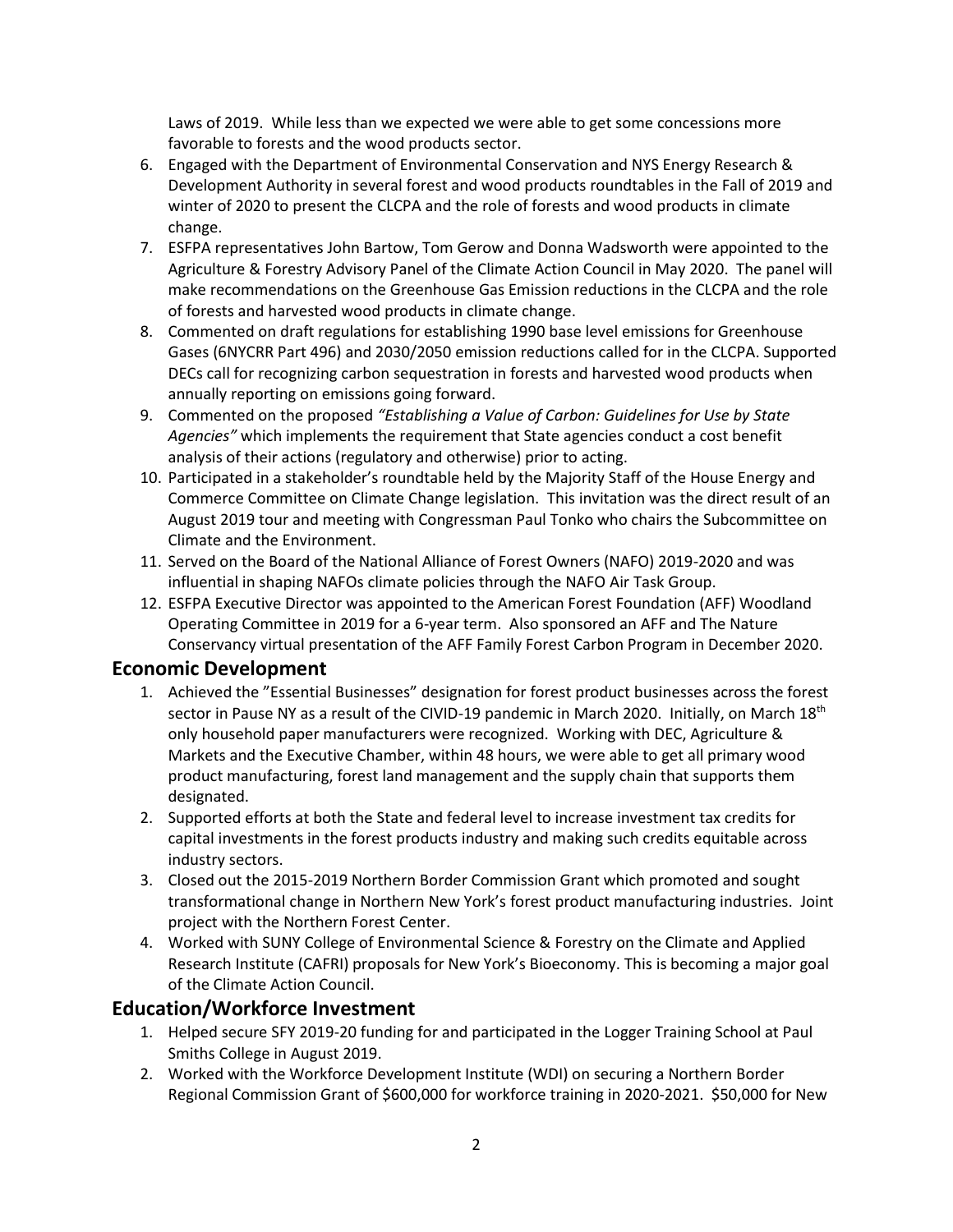York Logger Training and the balance to broader workforce initiatives across the wood products sector.

# **Energy**

## *Carbon*

- 1. Supported Federal budget language enacted into law in the FFY 2019 and 2020 budgets recognizing biomass as "carbon neutral". 2020 is the fourth year of temporary budget language while we work toward a permanent definition of biomass carbon neutrality by EPA.
- 2. Worked with NAFO and other national affiliates on several climate initiatives including climate priorities for the Forest Climate Working Group and the NAFO CEO Policy Principles. Both efforts lay out a priorities and policy principles that call for rewarding the carbon benefits of wood building products, funding for forest carbon science and data collection, and incentives for working forests that sequester carbon.

#### *Biomass*

- 1. Supported legislation (A. 2282-B Woerner/S. 3410-A Harckham; Passed Senate) which establishes the NYS Clean Energy Tech Production Program, a self-directed program for rate payers to support clean energy projects through energy service charges. Included biomass as a directed clean energy.
- 2. Supported State and federal legislation which recognizes biomass as a renewable energy resource and providing carbon benefits.
- 3. Supported legislation (A. 954 Jones/S. 830 Gallivan) establishing a personal income tax credit for residential use of densified pellet fuels.
- 4. Supported legislation (A 4294 -Cusick/S 23 Parker) requiring the Public Service Commission to address the Tier 2 "Maintenance Tier" under the Clean Energy Standard recognizing the contribution of legacy generators (including biomass, hydro and wind electric generation). S 23 Passed both Houses and is before the Governor for his action.
- 5. Supported efforts in New York and the Northern Forest Region in education, outreach, and marketing of the benefits of biomass energy alternatives and the economic benefits of locally derived fuel.
- 6. Partnered with the Northern Forest Center on the Automated Wood Heat program to market and promote the use of densified wood pellet heating systems in residential, commercial, and institutional buildings.

## *Energy Costs*

- 1. Supported the Senate SFY 2018-19 proposals to repeal and retire the Section 18-a energy gross receipts tax in 2019.
- 2. Supported legislation (A. 2285 Woerner/S. 3410 Harckham) allowing a self-directed choice of ratepayer assessments imposed by the Public Service Commission.
- 3. Supported the development of wind farm projects on Tug Hill, where such infrastructure would help add energy markets to sustainably managed forest lands.

# **Environment**

## *Environmental Regulation*

- 1. Supported regulatory efforts of DEC to streamline the Forest Tax Law (RPTL section 480-A).
- 2. Supported continued record funding in enacted SFY 2019-20 and SFY 2020-2021 Budgets for the Environmental Protection Fund. \$300 Million included in SFY 2018-19 enacted Budget. Secured line items for the Wood Products Development Council (\$200,000), Regenerate NY (\$500,000), Community Forests (\$500,000), Hemlock Wholly Adelgid (\$500,000) and Easements for Land Trusts (\$1.5 million).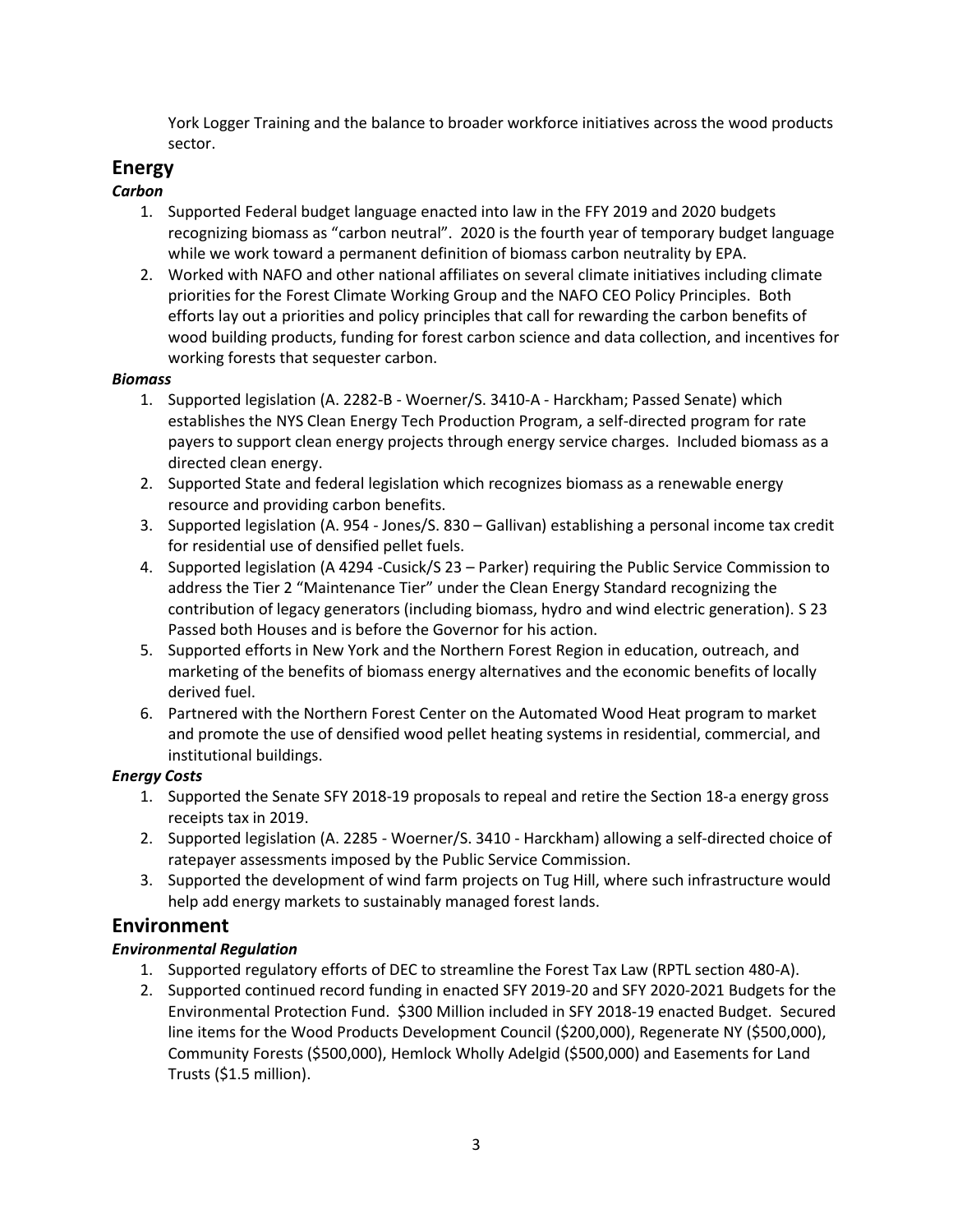- 3. Supported legislation (A. 2296 Woerner/S. 1939 Little) for tax benefits to encourage private forest landowners to undertake stewardship practices that benefit healthy forests and forest habitats.
- 4. Supported implementing legislation (A. 1625 Jones)/ S. 2026l; no action) regarding Proposition #3 which passed in the 2017 statewide ballot for a Constitutional amendment creating a land bank in the Catskill and Adirondack Forest Preserves. Nearly two years since approval by the voters this implementing legislation continues to wain in the Legislature.
- 5. Opposed legislation (A. 3658 Englebright/S. 5576 Mayer) which would extend DEC regulation of wetlands down to 1 acre in size and amend the process for filing maps of regulated wetlands (no action in 2019).
- 6. Participated in stakeholder discussions and comments on Conservation Subdivision Design legislation within the Adirondack Park A. 8123 (Englebright)/ S. 6484. ESFPA is not opposed to the bill as drafted so long as silviculture and forest management is allowed as of right. The stakeholders have come to consensus in 2019 on language as drafted although some interests remain opposed.
- 7. Opposed legislation (A. 1813 Abinanti; stalled in Committee) which would have enabled local governments to enact local laws or ordinances requiring property owners to replace trees removed at a rate of up to a 3:1 ratio for every tree removed. This legislation did not allow for forest harvest and natural regeneration.
- 8. Commented on proposed Lake George Park Commission stormwater and stream protection regulations (6 NYCRR Part 646) which could regulate timber harvesting in the Lake George Basin.
- 9. Opposed legislation on the regulation of streams (A. 8349 Ryan/S. 5612-A Harckham) which would have added all Class C streams to DEC's Protection of Waters Program. Supported the Governor's veto of the legislation (Veto 60, 2020).

#### *Endangered Species*

- 1. Supported efforts by the DEC to streamline standards and regulations (6 NYCRR art 182) for the protection of rare, threatened, and endangered species and aligning state standards with federal standards. In late 2019 we saw rules proposals for "experimental species" which ESFPA supported as well as in 2020 the rules to amend the listings of Endangered, Threatened and Species of Conservation Concern which ESFPA and NCASI commented on.
- 2. Supported legislation (A. 2296 Woerner/S. 1939 Little) to benefit private forest stewardship practices on forest lands aimed at improving habitat and recovery rates of species of "greatest conservation concern".
- 3. Supported federal regulatory changes to the Endangered Species Act. In late 2019 we saw proposed changes to the Endangered Species list which ESFPA commented on.

#### *Invasive Species and Forest Pests*

- 1. Worked with DEC and DAM on information regarding Spotted Lantern Fly which was found in New York in 2020.
- 2. Supported legislation (A. 3632 Gunther/S. 920 Young) which would clarify the definition of "Integrated Pest Management" (IPM) including biological, physical, and chemical tools.
- 3. Opposed a variety of bills which would limit the sale, use or distribution of pesticides and herbicides such as neonicotinoids and glyphosate. One bill calling for the prohibition of the use of chlorpyrifos (A. 2477 – Englebright/S. 5343 – Kaminsky) may well set the stage for other legislation circumventing the State and federal pesticide registry processes. In 2020 A. 2477/S. 5343 was vetoed by the Governor (Veto 193, 2019) and we hope sets the stage for supporting the administrative processes of DEC and EPA on regulating pesticide use.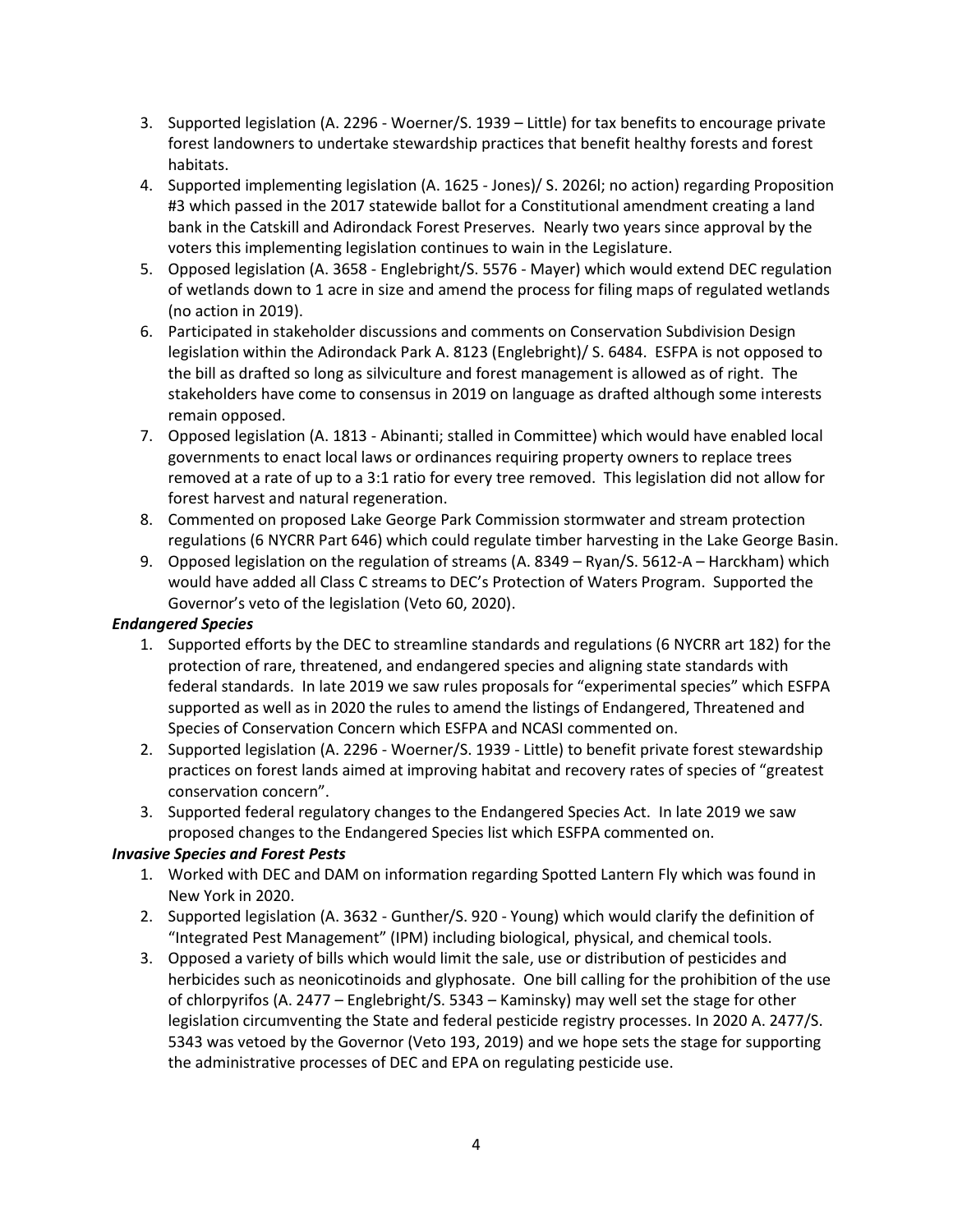- 4. Opposed A. 732-B Rosenthal/S. 6502-A Serrano (Passed Both Houses) which would ban the use of glyphosate on state lands and worked with NY Farm Bureau and others on memos to the Governor in support of a veto.
- 5. Continued to oppose guidance and regulations designed under "Tree SMART Trade" which would unduly regulate solid wood pallets and packaging while supporting those recommendations which could have a positive impact on the importation of new forest pests.

#### *Water Quality/Source Water Protection*

- 1. Opposed legislation (A. 8439 Ryan/S. 5612-A Harckham) which would extend the Protection of Waters Regulatory Program to Class C and Class D streams. Bill was amended to remove Class D streams but ESFPA continues to oppose expansion to Class C streams.
- 2. Supported new lines in the Environmental Protection Fund aimed at watershed protection funding including the acquisition of easements or in fee which would also allow forest management.
- 3. Opposed local laws aimed at regulating forestry and forest practices in the Towns of Cobleskill Lake George, Postenkill, Richmondville and Ticonderoga and Schoharie County where such regulations would undermine the ability of private forest landowners to manage their forests.
- 4. Opposed legislation on the regulation of streams (A. 8349 Ryan/S. 5612-A Harckham) which would have added all Class C streams to DEC's Protection of Waters Program. Supported the Governor's veto of the legislation (Veto 60, 2020).

## **Forest Markets**

- 1. Spent a significant amount of time working with New York's federal Congressional Representatives on Trade related issues with the United State Mexico and Canada Agreement (USMCA) and the Chinese Trade War.
- 2. Worked with the Hardwood Federation and other national trade associations on ways to develop domestic markets in lieu of lost international trade markets. Served on the advisory board of the Real American Hardwood Marketing Campaign in 2020.
- 3. Supported the Wood Products Development Council efforts aimed at increasing the use of wood products from forests for green building (including green schools).
- 4. Worked with NYS DEC and Ag. & Markets on climate related proposals related to the use of wood as a substitute for more carbon intensive products such as concrete and steel.

## **Labor/Human Resources**

- 1. Opposed legislation (A. 4508-A Crespo/S. 3314-A Sanders) known as Carlo's Law which would change the penalties and fines for worker death or injury. The legislation would make certain offenses felony charges and extend liability to supervisors and managers.
- 2. Opposed legislation (A. 1261 Bronson/S. 1947 Ramos) which would impose "prevailing wage" on many private projects receiving actions other than just public funding. In some instances, it could require prevailing wage for locally funded projects, tax breaks or agency approvals for permits.

# **Manufacturing**

- **1.** Supported language in the Climate legislation enacted in 2019 calling for attention to Energy Intensive and Trade Exposed (EI/TE) industries. This was a priority of ESFPA and the Business Council of New York and a major piece of the final enacted CLCPA.
- **2.** Advocated for Marginal Cost Abatement accounting included in the enacted CLCPA. This accounting helps to ensure that carbon costs reflect impacts on industry. Marginal Cost Abatement accounting was included in DEC's proposed *"Establishing a Value of Carbon: Guidelines for Use by State Agencies"*